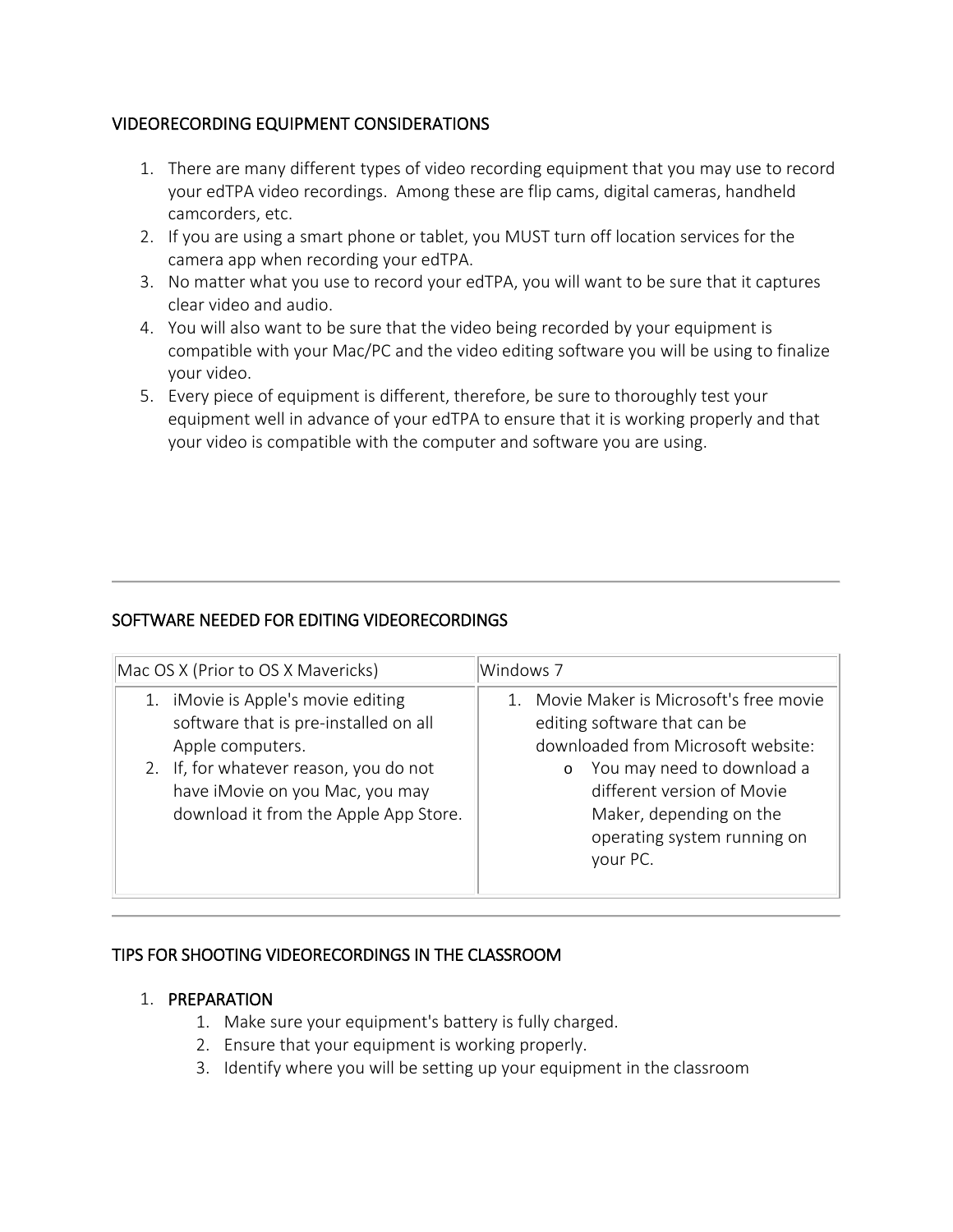Students who have not submitted a video release form for your edTPA cannot be within the view of your video recording equipment.

## 2. LIGHTING

- 1. Shoot in a well-lit area. Dim rooms can easily result in a darker video product.
- 2. If there is a bright light in the shot, such as a lamp, the camera will auto focus to adjust for the light source, resulting in a darker video product.
- 3. Keep lamps, windows, and projector images out of the shot as much as possible.

## 3. VOLUME

- 1. It is highly suggested that you perform trial runs to determine the optimal placement of the microphone/camera for your edTPA video recordings.
- 2. Speak audibly and clearly. This may mean speaking louder than you would normally.
	- As much as possible, speak toward the camera.
	- Place the camera in an optimal place to ensure sound quality and clarity.

# 4. CAMERA

- 1. Try to stabilize the camera as much as possible. Hand held recordings come out shaky and can be difficult to watch.
- 2. Place your equipment on a stable surface, such as a tripod or table.
- 3. Always perform a test shot and review it before your actual filming.

# IMPORTING VIDEORECORDINGS INTO IMOVIE OR MOVIE MAKER

| iMovie<br>(Mac/Apple, Prior to OS X Mavericks) |         |                                                                                                              | Movie Maker<br>(Windows 7) |                                                                                                              |
|------------------------------------------------|---------|--------------------------------------------------------------------------------------------------------------|----------------------------|--------------------------------------------------------------------------------------------------------------|
|                                                |         | 1. Make sure that you download the video<br>onto a computer and store the file in<br>more than one location. |                            | 1. Make sure that you download the video<br>onto a computer and store the file in<br>more than one location. |
| 2.                                             |         | Import the video file into iMovie.                                                                           |                            | 2. Import the video file into Movie Maker.                                                                   |
|                                                |         | 3. Be aware of your video's file format. If                                                                  | 3.                         | Be aware of your video's file format.                                                                        |
|                                                |         | your video is in a file format that is not                                                                   |                            | 4. If your video is in a file format that is                                                                 |
|                                                |         | supported by iMovie, you will need to                                                                        |                            | not supported by iMovie or Movie                                                                             |
| convert your video file to a supported         |         |                                                                                                              |                            | Maker, you will need to convert your                                                                         |
| format using a video file converter.           |         |                                                                                                              |                            | video file to a supported format using a                                                                     |
| 4. For iMovie:                                 |         |                                                                                                              |                            | video file converter                                                                                         |
|                                                |         | o Click "File" in the menu bar and                                                                           |                            | 5. For Movie Maker:                                                                                          |
|                                                |         | then select "Create New Event."                                                                              |                            | o Click the button that says, "Click                                                                         |
|                                                | $\circ$ | Fill in required information and                                                                             |                            | here to browse for videos and                                                                                |
|                                                |         | click, "Create." After doing this,                                                                           |                            | photos."                                                                                                     |
|                                                |         | click, "File" > "Import" > "Import                                                                           |                            | Find you video in the pop up<br>$\circ$                                                                      |
|                                                |         | Movie."                                                                                                      |                            | window and click "open."                                                                                     |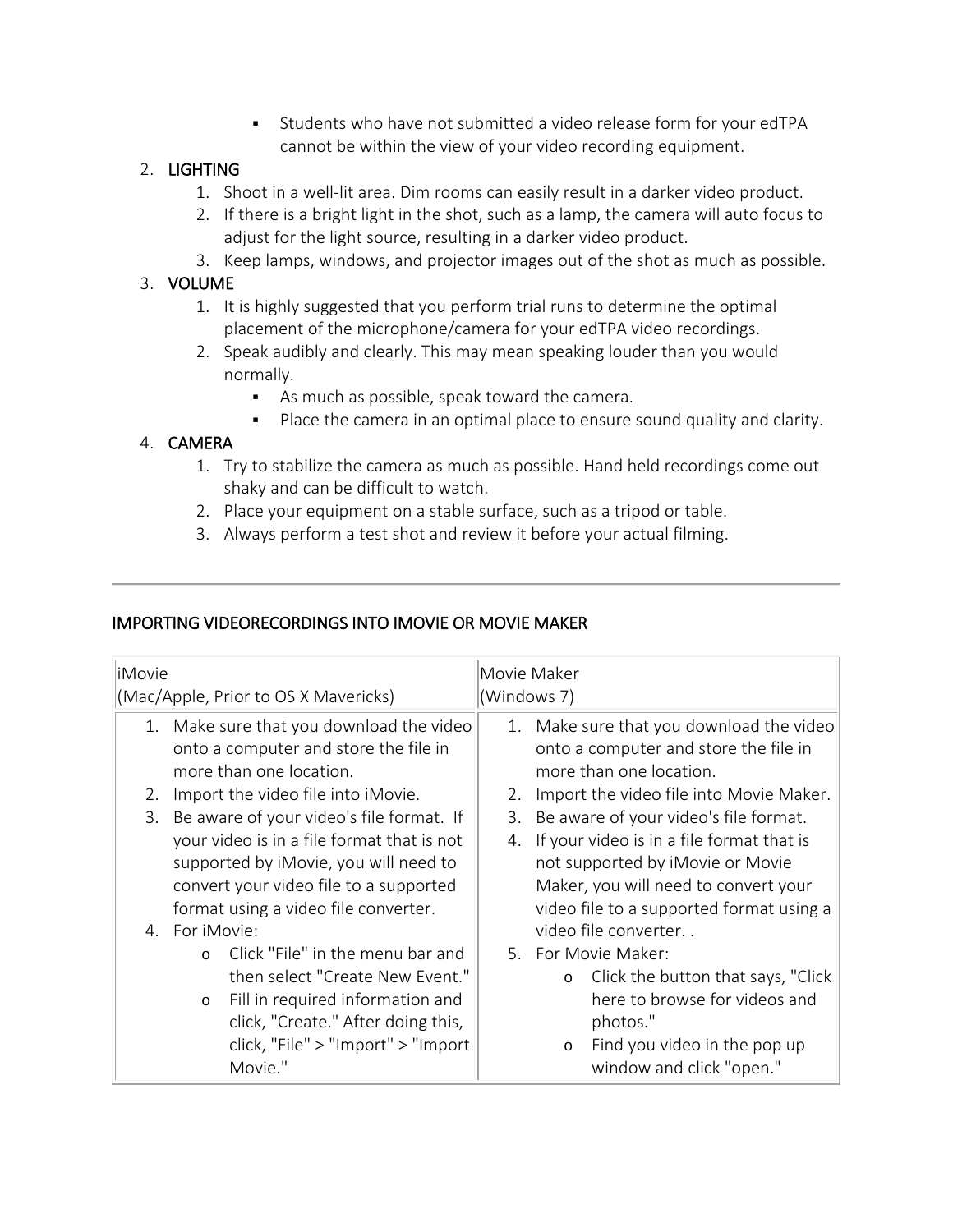o From here you will have to browse and select your movie. o Alternatively, you may click and drag the video into the editing space.

#### ISOLATING YOUR VIDEORECORDING CLIP

- 1. edTPA video clip requirements:
	- o A video clip should be continuous and unedited, with no interruption in the events.
	- o Check the video and sound quality to ensure that both you and your students can be seen and heard on the video clips you submit.
	- o Do not include the name of the state, school, or district in your video. Use first names only for all individuals appearing in the video.
- 2. If you have additional questions or concerns, please refer to your edTPA handbook and/or consult with your university instructor.

| liMovie                                   | Movie Maker                                                                                                      |  |
|-------------------------------------------|------------------------------------------------------------------------------------------------------------------|--|
| (Mac/Apple, Prior to Mavericks)           | (Windows 7)                                                                                                      |  |
| 1. Click and drag over the section of the | 1. Determine where the cuts need to be                                                                           |  |
| movie that you want to keep.              | made.                                                                                                            |  |
| 2. Grab the clip and drag it into the     | 2. Click the 'Edit' button on your menu                                                                          |  |
| section labeled "To start a new project,  | bar.                                                                                                             |  |
| select video or photos and drag them      | 3. Select the 'Trim tool' and adjust the                                                                         |  |
| into this area."                          | sliders under the preview box until you                                                                          |  |
| 3. Your video segment should then         | have selected the section of video you                                                                           |  |
| appear in the project area.               | want to keep.                                                                                                    |  |
|                                           | 4. Click the 'save trim' button on the<br>menu bar.                                                              |  |
|                                           | 5. The remaining video in you project<br>should be the segment of video you<br>had put between the trim sliders. |  |

### EXPORTING VIDEORECORDINGS

Once you have your video clip isolated, it is time to export it into a finished video clip.

| liMovie                        | Movie Maker |
|--------------------------------|-------------|
| KMac/Apple, Prior to Mavericks | (Windows 7) |